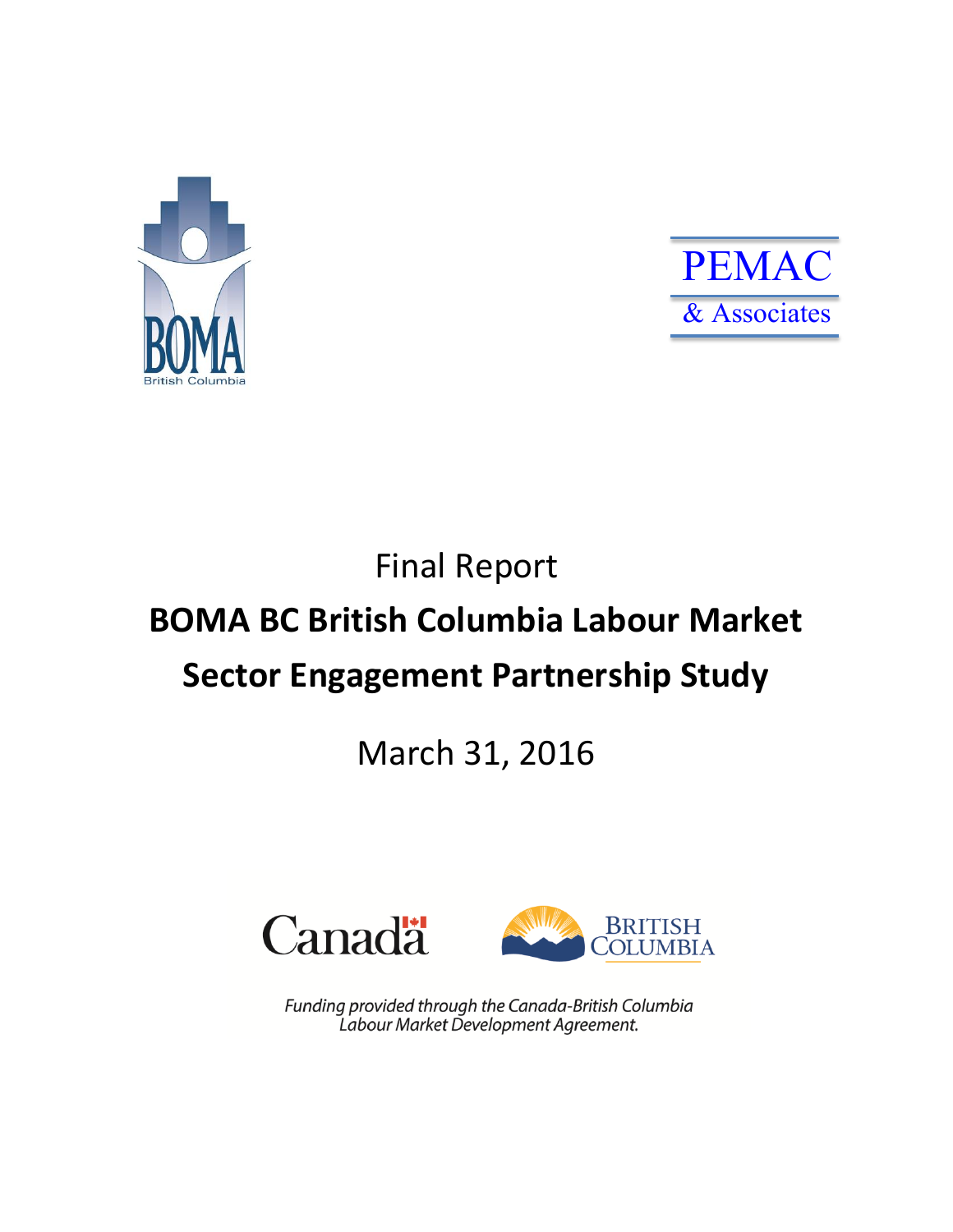# Table of Contents

### **Section 1 Acknowledgements**

- **Section 2 Introduction**
- **Section 3 Executive Summary**

#### **Section 4 Stakeholder Meetings**

- Description of the 5-step process
- Stakeholder items moving forward
	- Asset classes
	- Additional labour positions
	- Additional industry partners for phase II if approved
	- Licensed versus Non Licensed Managers
	- Additional real estate sector material expert participants
	- Business / Asset locations

#### **Section 5 Industry Engagement (Survey)**

- Consensus on results
- Key findings and themes
- Labour positions / titles
- Sector asset classes
- Sector asset locations
- **Section 6 Key Findings & Themes**
- **Section 7 Engagement Process Outline**

#### **Section 8 Advisory Governance Board**

- Structure
- Roles and responsibilities
- Governance and quality control
- Industry issues to be addressed going forward
- Members of the Advisory Board

#### **Section 9 Appendices**

- Industry Participants (Labour Engagement Survey) Appendix "A"
- Advisory Governance Board Members Appendix "B"
- Final Meeting Participants Appendix "C"
- Full Survey Results Appendix "D"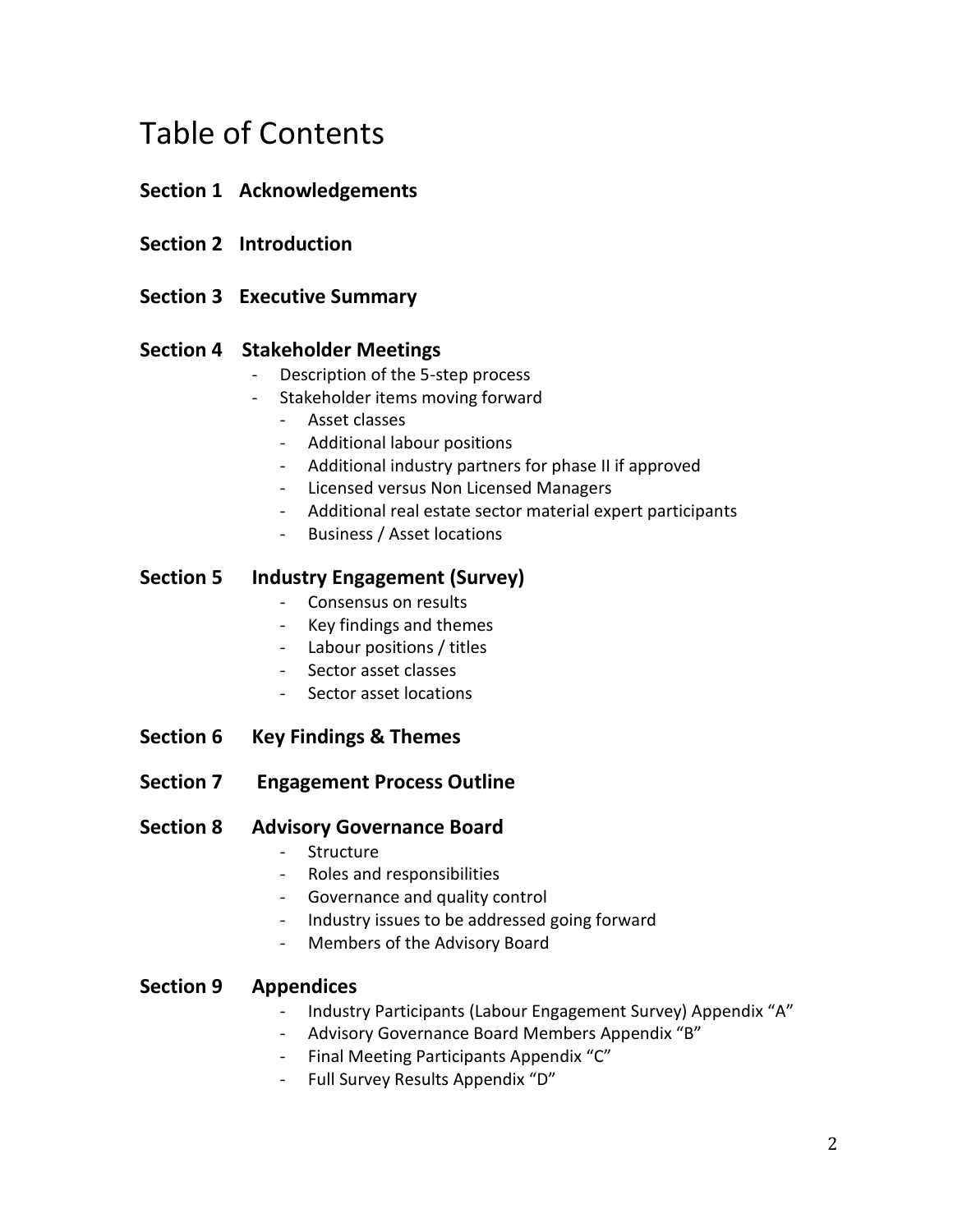### **1. Acknowledgements**

BOMA BC and PEMAC & Associates wish to express our appreciation to all the organizations and individuals who participated by providing significant feedback to this phase of the program.

In particular, we want to acknowledge everyone who completed and then provided further insight on the Labour Engagement Survey through additional meetings and conference calls.

We would also like to thank the BC Ministry of Jobs Tourism & Skills Training and Responsible for Labour whose support is much appreciated and specifically the Sector Labour Market Partners Program for funding this engagement study.

Finally, thanks are due to support from BOMA BC's Board of Directors and staff members who were either directly or indirectly involved in this study.

This report has been prepared by a team led by Peter MacHardy, of PEMAC & Associates, under the direction of Muneesh Sharma, Director of Government Affairs & Communications, BOMA BC and the newly established Advisory Governance Board, comprising of: Richard Anderson, Christine Babic, Michael Bishop, Ken Chu, Neil Eckman, Lesley Heieis, Oskar Kwieton, Greg Last, Sheila Luft, Colin Murray, Derek Page, Wayne Smithies, Jon Wellman and the general guidance of the Project Manager, Sector Programs.

## **2. Introduction**

 $\overline{\phantom{a}}$ 

According to the Ministry's 2024 Labour Market Outlook Report B.C. is expecting almost one million job openings due to retirement and economic growth by 2024. Facility operation and maintenance managers, as well as property administrators for residential and commercial buildings are among the top occupations that will be in high demand. Up to 3,900 job openings in facility operations and maintenance managers, and 6,200 job openings for property administrators are expected in B.C. by 2024. $<sup>1</sup>$ </sup>

Businesses and building occupants in BC rely on safe, well maintained spaces to operate and work in every day.

Sector engagement is the first step towards understanding skill gaps and labour market challenges, which this report addresses. The objectives of this study were to: understand changing labour market demand; learn if current training and education programs in B.C. are aligned with industry's labour-market needs and priorities; identify sector labour issues;

<sup>&</sup>lt;sup>1</sup> British Columbia 2024 Labour Market Outlook [https://www.workbc.ca/getmedia/9e0cadba-16d9-](https://www.workbc.ca/getmedia/9e0cadba-16d9-49d5-971b-7e9afd2561d7/BC-LM-Outlook-2014-2024_C.pdf.aspx) [49d5-971b-7e9afd2561d7/BC-LM-Outlook-2014-2024\\_C.pdf.aspx](https://www.workbc.ca/getmedia/9e0cadba-16d9-49d5-971b-7e9afd2561d7/BC-LM-Outlook-2014-2024_C.pdf.aspx)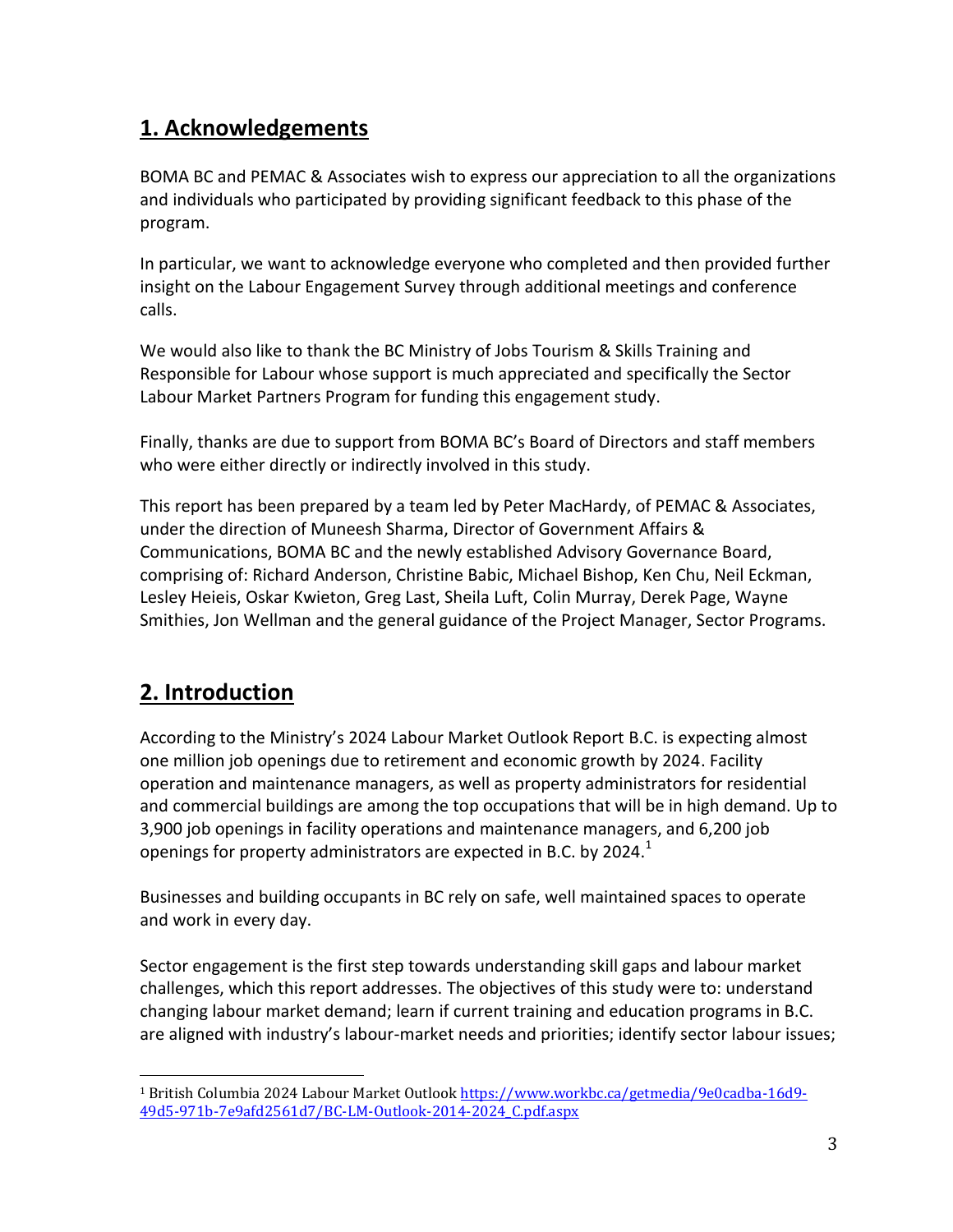and realize the severity of the labour shortages. Phase 1 has been completed by engaging key industry sector stakeholders for a preliminary assessment regarding human resource issues and claimed shortages of skilled professionals.

Industry stakeholders and BOMA BC members represent an estimated 300 million square feet of various asset classes throughout the province of British Columbia - an essential source of information towards the success of this initial phase.

### **3. Executive Summary**

The initial part of the Engagement Phase comprised of coordinating information meetings with all stakeholders and government representatives, obtaining consensus on findings and establishing an Advisory Governance Board. The meetings were conducted on March 14 and 15 and were supported by substantial participation and interaction with senior representation from all asset classes within the BC Commercial Real Estate Industry.

During both initial engagement and final meetings, whether they were face-to-face or by conference call, participants brought forward labour issues having an impact on the industry, identified further within this report. Meetings were deemed very successful based on: participation, enthusiasm, feedback, openness, the number of stakeholders on the advisory governance board (13), consensus obtained on the engagement survey, initiative process, and the move forward plan.

All stakeholders confirmed that a shortage of skilled Building Operators and Property Managers is indeed real, with a severity level of high to medium and medium to low respectively, and that there is also a need to review other positions, identified as: Asset Manager, Property Administrator, Facility Manager, Sustainability Manager, Security Manager and Refrigeration Technician.

Several factors were identified as contributing to the skill shortage of building operators ranging from lack of interest, lack of industry awareness, no all-inclusive training or development in a single program, retirement, compensation and new construction. It was affirmed that these items would form part of a phase II theme, if approved.

There were also several factors identified by the group regarding Property Managers such as retirement, lack of interest, industry awareness, and the lack of industry promoting itself as well as its numerous career paths and opportunities. The group was advised that these items would be included in the final report and form part of a phase II theme, if approved.

This report received unanimous Advisory Governance Board approval on March 31, 2016.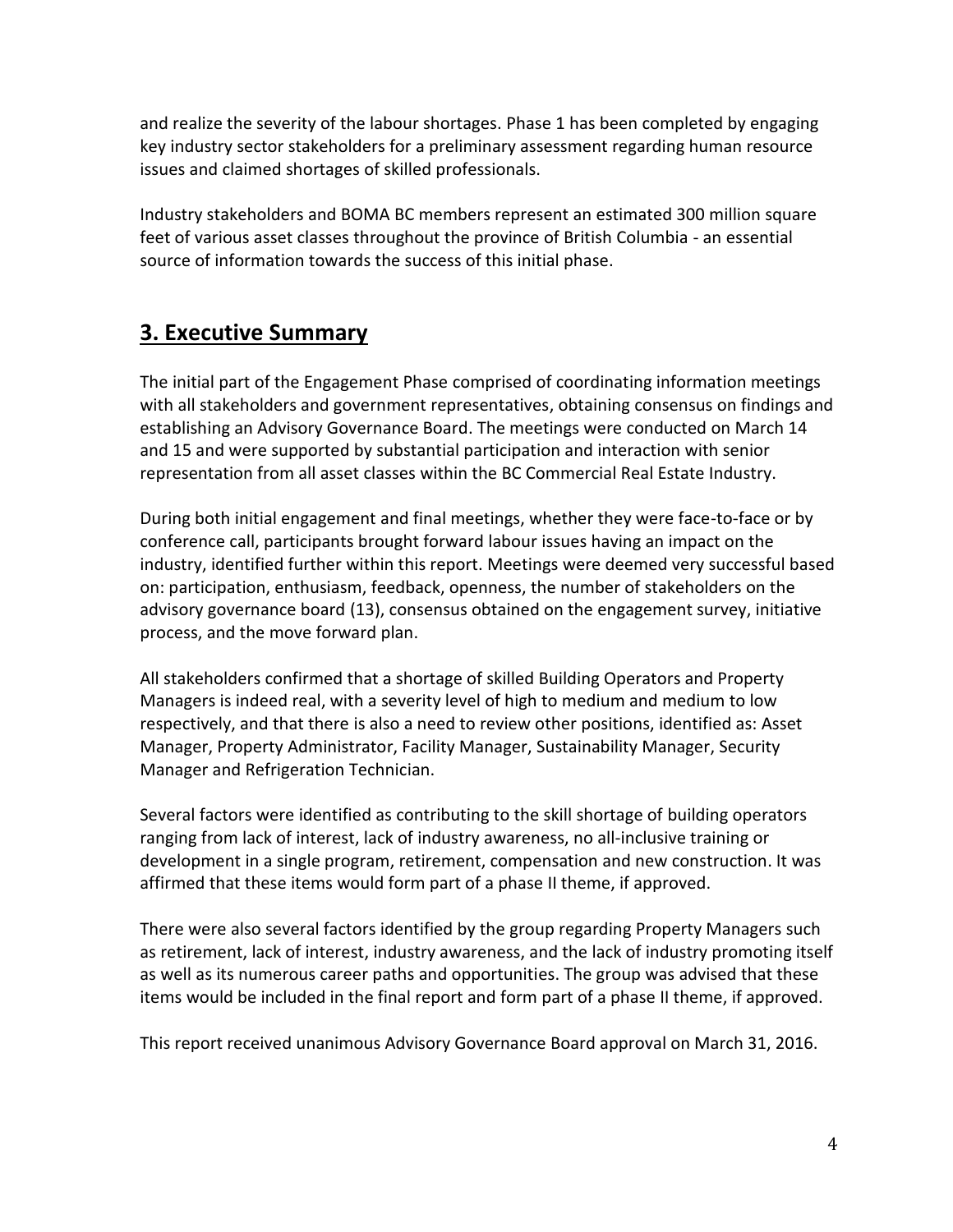### **4. Stakeholder Meetings**

Two stakeholder meetings were conducted on March 14 and 15, as well as five one-on-one conference calls during the week of March 21. A list of final meeting participants and their respective companies can be found under **Appendix "C"**.

The agenda for the meetings comprised of the following:

- Welcome and Introductions
- Description of the 5 Phase Process
- Engagement Survey
	- Results
	- Feedback and discussion
	- Other labour related issues
	- Consensus
- Next Steps
	- Recommendations
	- Approval of next steps
	- Final report and communication
	- Establish an Advisory Board (request for volunteers)
	- Role and responsibilities

Participation during the final meeting process was 23 sector or industry participants.

#### **Five Phase Process**

The 5-Phase process, based on merit to move to the next phase, was presented and discussed at all meetings, including one-on-one conference calls. The following chart shows what was discussed:

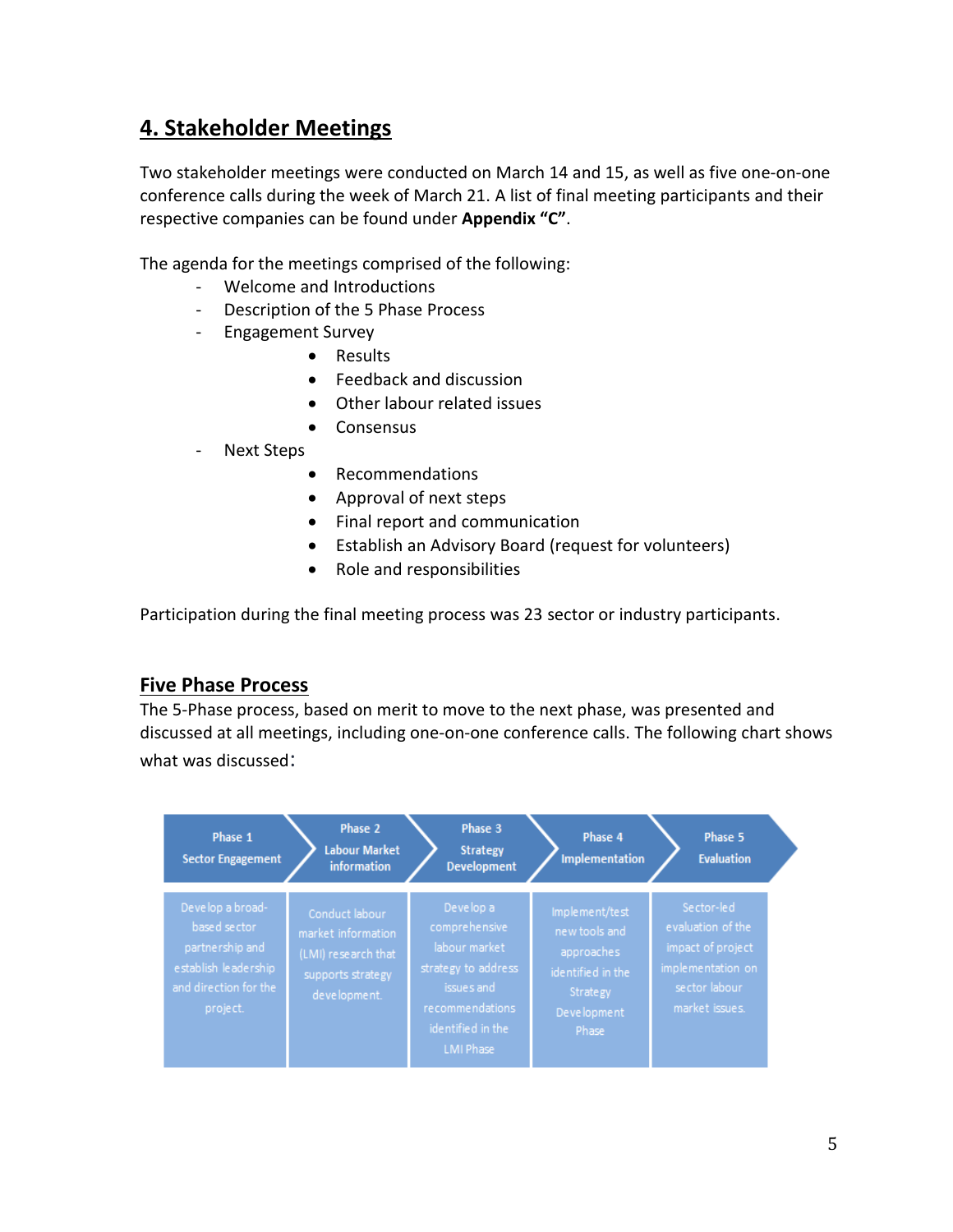Participation at both meetings was very good and resulted in unanimous consensus of the survey results that confirmed the labour shortages are in fact real and of concern to the industry. The survey omitted to ask if there were any other labour related issues, therefore, this question was posed at both meetings and as a result other related items were raised, discussed and recommended to be part of the Phase II process, if approved.

Additional items recommended by participants were captured and identified as follows:

- Asset classes to include: Light Industrial; Office, Retail, Enclosed Retail Malls and Mixed-use portfolios.
- Asset Managers, Facility Managers, Property Administrators, Sustainability Managers and Refrigeration Technicians to be added to the various positions requiring a Phase II review along with Building Operator and Property Manager positions.
- Consensus that Licensed Managers  $(3^{rd}$  party managers who do not own the assets they manage and require licensed managers, brokers and agents) and Non Licensed Managers (who own and manage their respective assets and by regulation do not have to be licensed managers or brokers) form part of a phase II review.
- Consensus that the next phase, if approved, should include the participation of other industry subject material experts and educational institutions. Examples include: BCIT, University of British Columbia, Institute of Real Estate Management (IREM), Real Estate Institute of BC (REIBC) and BOMI Canada.
- The meetings identified a host of other cities within BC to be included in the final report, in addition to the locations included in the survey. Other locations identified were: Prince Rupert, Vernon and Prince George.

## **5. Industry Engagement (Survey)**

Results of the recent Labour Engagement Survey were presented, which resulted in positive discussion and feedback. Results of the survey formed part of the Interim Report and have also been included herein. **Appendix "A"** identifies survey engagement participants, their company and areas of business within BC.

The Sector Labour Engagement Survey posed questions pertaining to the current labour market for Building Operators and Property Managers in the Commercial Real Estate Industry in British Columbia. The goals of the survey were to confirm:

- If the shortage of these positions is perceived or real.
- What factors contribute to the shortage.
- Which particular positions are more challenging to recruit for.
- What locations are particularly difficult to recruit for, and
- The level of severity as it relates to the shortage of skilled labour for these positions within the commercial real estate sector.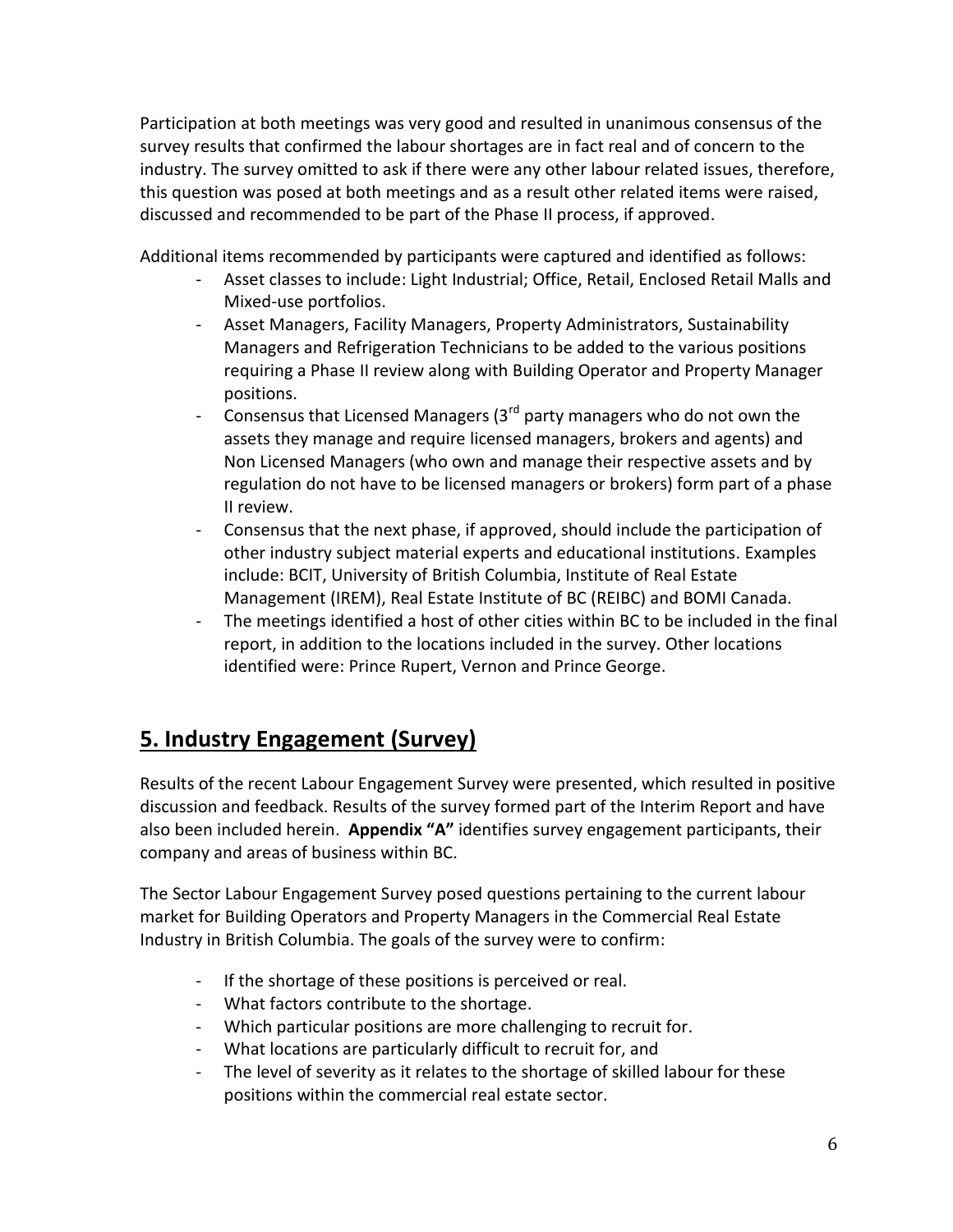After good discussion there was unanimous consensus on the results of the labour engagement survey from all participants. Key findings and themes were discussed and are summarized below.

## **6. Key Findings & Themes**

Consensus on key findings and themes that evolved as a result of the engagement survey and meetings can be summarized as follows:

- Participants identified a number of challenges and gaps with the building operator and property manager professions requiring further review if there is to be a strong, qualified and valued workforce for the future. Direct feedback of challenges from stakeholders included a lack of interest in the profession as a result of compensation, work expectations, shift work (on call), workload, profession not being recognized as a skilled trade, no identified career path, new construction of buildings, and retirement. Further complicating shortage problems are gaps in training and education as it relates to skills that managers require.
- Recruitment is commonly performed by professional recruiters who typically recruit from within the real estate industry, which results in a continued shortage of skilled Building Operators and Property Managers.
- An improved understanding is required of the current imbalance and shortage of skilled building operators, through market research.
- To ensure building operators are a skilled occupation within the Commercial Real Estate Industry they require: appropriate training; and a designation and license to maintain and operate technically advanced smart buildings. Skill sets to include: sustainability, energy conservation and customer service.
- A more thorough understanding is required of current market conditions in BC as it relates to: new construction; retirement of baby boomers; lack of interest in the commercial real estate industry; sustainability/energy conservation skill sets; and smart building technology based skill sets; all of which will have a significant impact on the needs of skilled labour in this new world of advanced technology.
- There is consensus that as the profession becomes increasingly more technical and specialized, we will be facing a momentous labour shortage if significant changes are not made.
- Educational and training programs for building operators exist, however, they are fragmented and currently do not appear to be meeting the needs of the commercial real estate industry.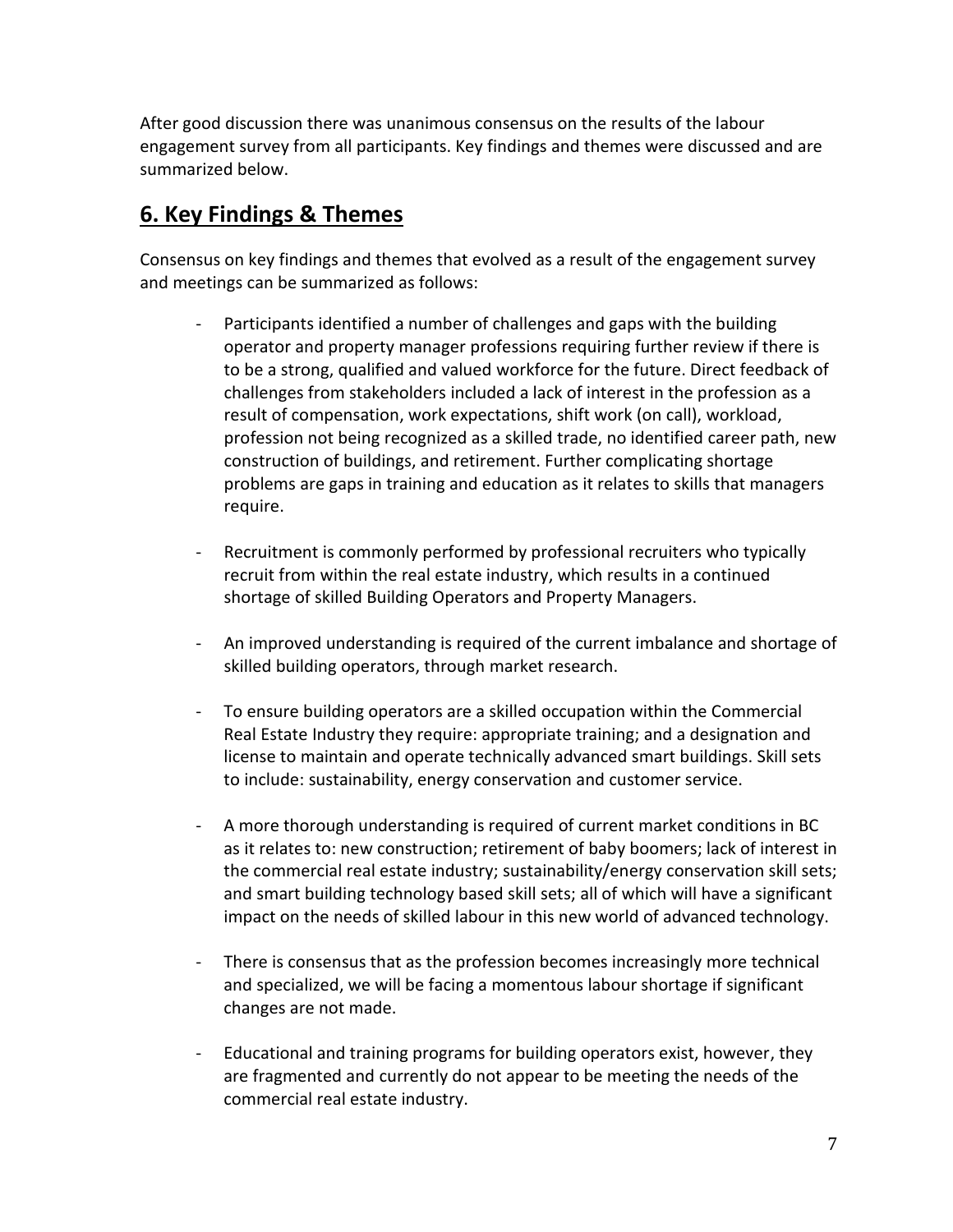Subjects recommended by participants to form part of a Phase II review process, if approved, are:

#### **Occupations**

The following occupation titles were recommended to be included as part of a Phase II initiative, if approved:

- Junior building operator
- Building Operator Power Engineer 3
- Building Operator Power Engineer 4
- Building Operator Power Engineer 5
- Senior Building Operator/Operations Supervisor
- Property Manager
- Operations Manager/Chief Engineer
- Junior Property Manager
- Senior Property Manager
- General Manager
- Asset Manager
- Facility Manager
- Security Manager
- Property Administrator
- Sustainability Manager
- Refrigeration Technician

#### **Asset Classes**

The following asset classes were recommended to be included as part of a Phase II initiative, if approved:

- Light industrial
- Office
- Retail
- Enclosed retail malls
- Mixed-use portfolios

#### **Asset Locations**

The following asset locations were recommended to be included as part of a Phase II initiative, if approved:

| - Greater Vancouver | - Surrey    |
|---------------------|-------------|
| - Richmond          | - Coquitlam |
| - Burnaby           | - Victoria  |
| - Nanaimo           | - Kelowna   |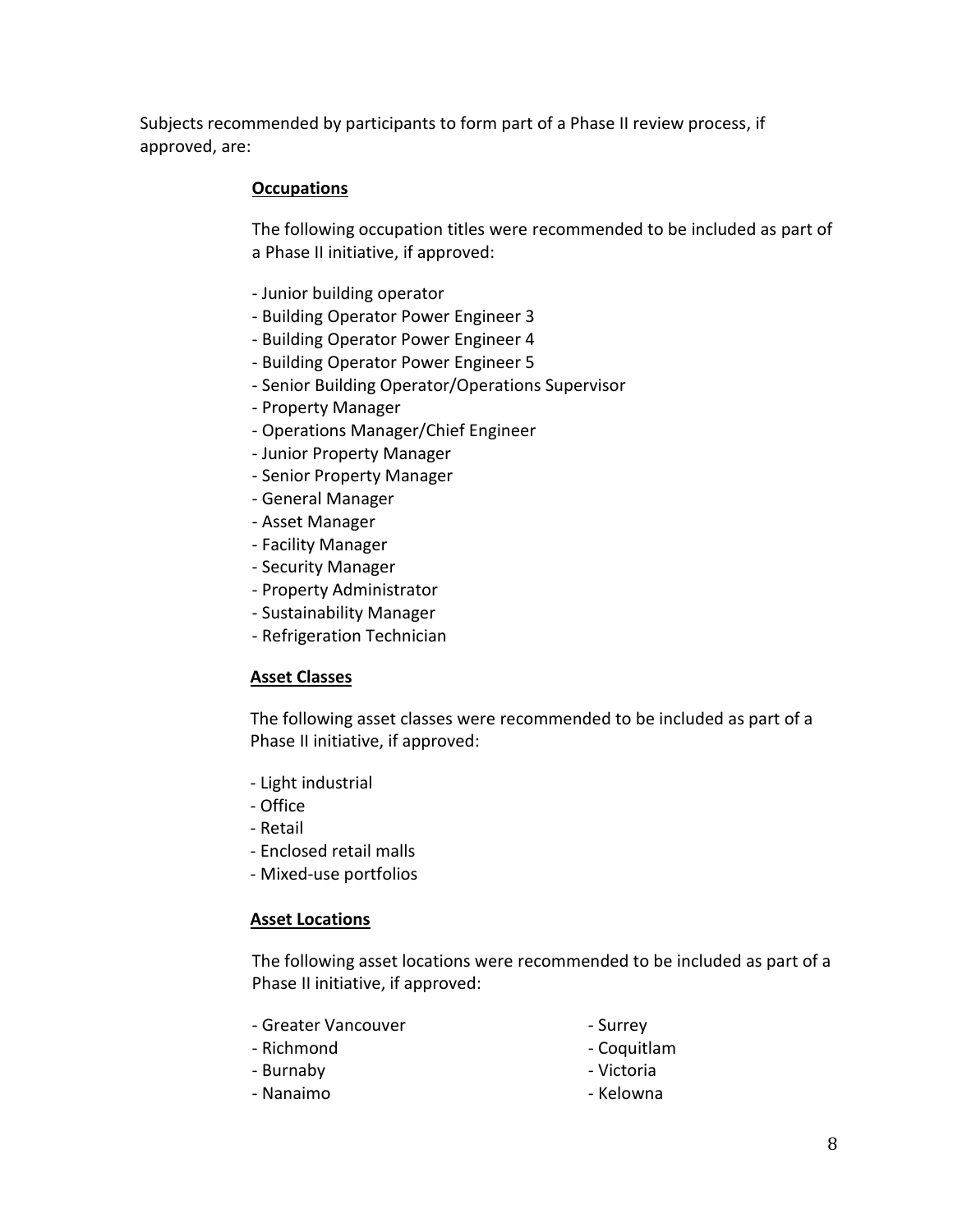- Kamloops **EXACTE 120 FOR SEAL 120 FOR A PRINCE RUPERT**
- Abbotsford The Chilliwack

**or**

- Areas defined as :
- Alberni-Clayoquot Capital Region
- 
- Columbia-Shuswap Comox Valley
- Cowichan Valley **Accord Community** East Kootenay
- 
- Greater/Metro Vancouver Nanaimo
- 
- Squamish-Lillooet  **Stikine Region**
- 
- 
- Central Kootenay **Central Okanagan** 
	-
	-
- Fraser Valley **Accord Follow Fraser-Fort George** 
	-
- Okanagan-Similkameen Skeena-Queen Charlotte
	-
- Strathcona Thompson-Nicola

## **7. Engagement Process Outline**

| 1) Engagement of a Consultant who has industry specific experience,<br>knowledge and credibility who is available to conduct preliminary<br>research on labour issues facing the commercial real estate industry as<br>it relates to building operators and property managers.                                                                             | January 2016<br>Completed      |
|------------------------------------------------------------------------------------------------------------------------------------------------------------------------------------------------------------------------------------------------------------------------------------------------------------------------------------------------------------|--------------------------------|
| 2) Consultant to research with staff and members to develop an appropriate<br>stakeholders list to address labour shortfalls as it relates to building<br>operators and property managers within the commercial real estate<br>industry                                                                                                                    | January 2016<br>Completed      |
| 3) Consultant to bring interested partners, members, educational<br>institutions and government representatives together for initial<br>advisory committee meeting to articulate issues, breadth of scope,<br>and break out to define most pressing employment needs in the sector<br>by job descriptions (i.e. Building Operators and Property Managers). | February 2016<br>Completed     |
| 4) Consultant to write interim engagement report                                                                                                                                                                                                                                                                                                           | February 2016<br>Completed     |
| 5) Consultant to conduct a survey with a minimum of 20 industry<br>stakeholders in a way that will draw enthusiastic responses.                                                                                                                                                                                                                            | February 2016<br>Completed     |
| 6) Conduct follow up advisory committee meeting to discuss results of the<br>survey and develop consensus on governance model going forward.                                                                                                                                                                                                               | <b>March 2016</b><br>Completed |
| 7) Analyze results, submit recommendations, and write final engagement<br>report.                                                                                                                                                                                                                                                                          | April 1st 2016<br>Completed    |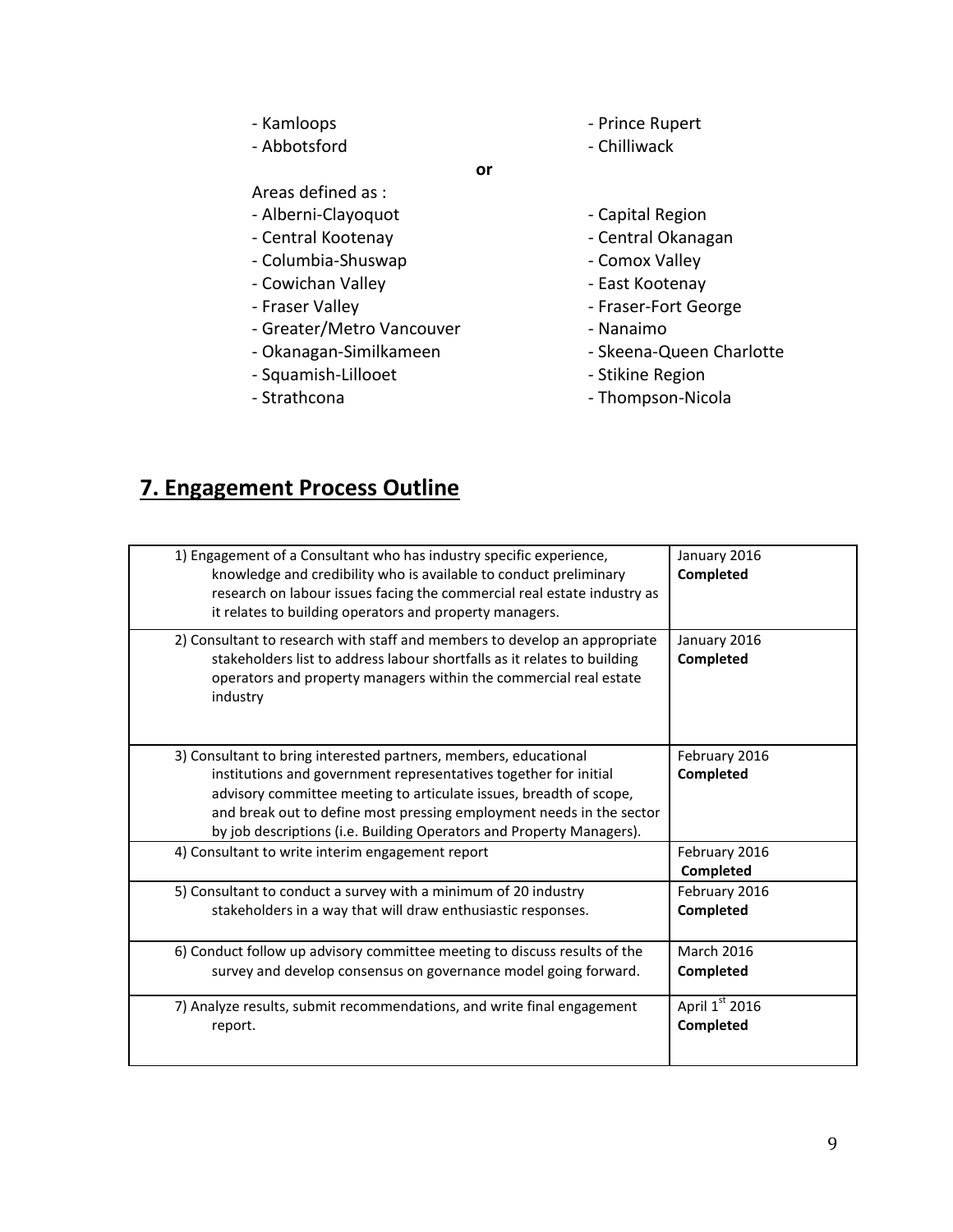### **8. Advisory Governance Board**

A volunteer Advisory Governance Board was established from participants at both meetings.

#### **Structure**

- The Advisory Board structure will consist of 13 members comprising of British Columbia sector stakeholders from: small, medium and large firms; owner manager non-licensed companies and third party licensed property managers taking all assets classes below into consideration. There will also be three additional members comprising of two from the educational sector and one from an industry sector association.
- **Members** of the Advisory Governance Board, their title and company are identified in **"Appendix B"**.
- **Asset Classes to be covered**: Light Industrial, Office, Retail, Enclosed Retail Malls, and Mixed-use facilities where you have staff that would be responsible for all asset classes including multi-residential responsibilities.

#### **Role & Responsibilities**

Summarized below are the role and responsibilities for the Advisory Board:

- Consensus and approval of the phase I final report.
- Consensus on recommendations to form part of the phase II initiative and move forward plan.
- Responsible for governance and quality control of future initiative phases.
- Ensure all locations within BC are included, not just the locations identified in the engagement survey.
- Members of the advisory board were advised of their duty to represent the whole industry and to actively participate and encourage discussion from every part of the sector and all asset classes.
- Stakeholder communication, to ensure everyone is aware of the process and the opportunity to provide feedback.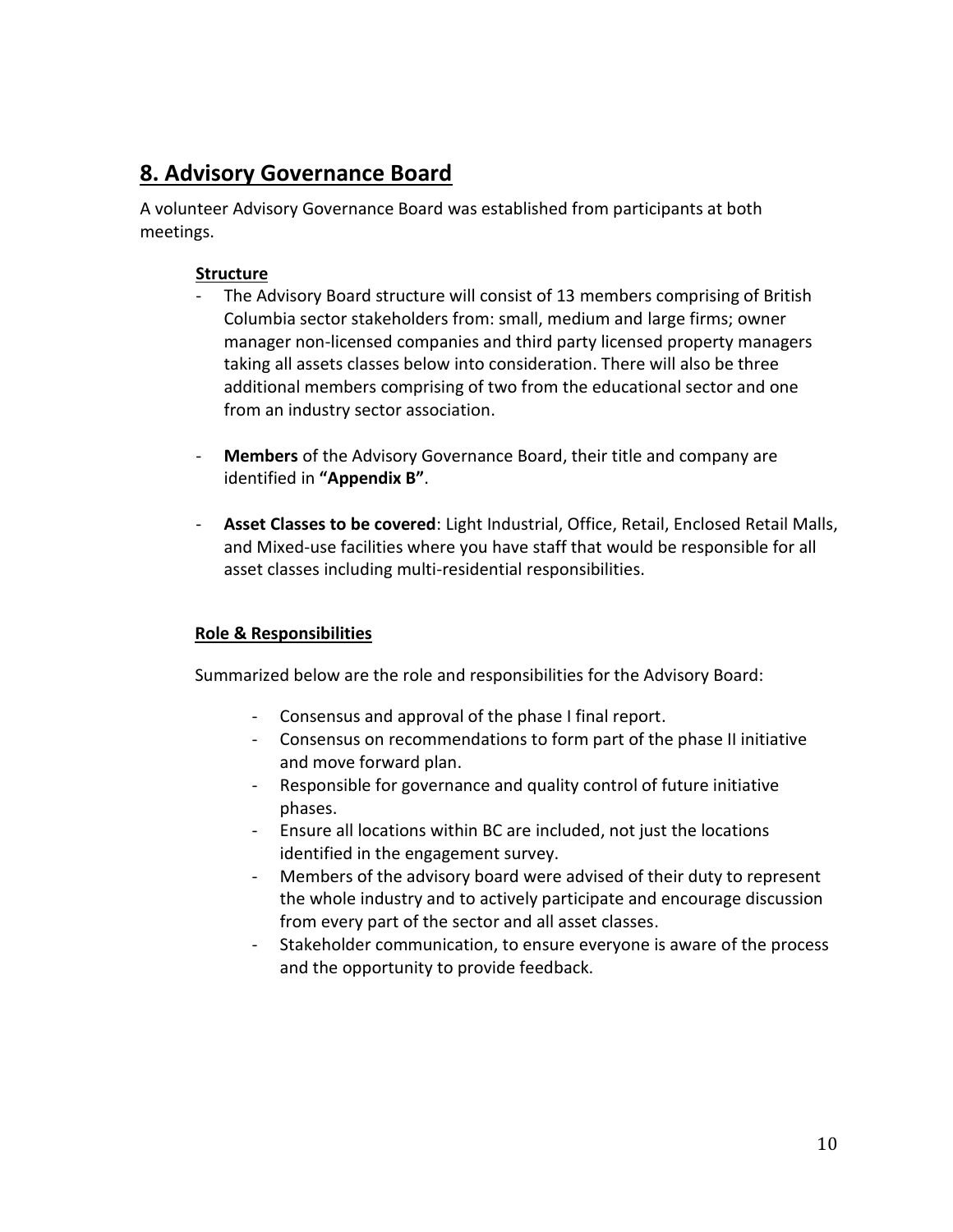### **9. Appendices**

# **Appendix "A" Industry Stakeholders (Labour Engagement Survey)**

#### Industry Stakeholders **Asset Location(s)**

Austeville Properties Ltd. The Community of Greater Vancouver, all asset classes \*\* Bentall Kennedy (Canada) LP Nat'l & throughout BC, all asset classes Bosa Properties Lower Mainland, all asset classes\*\* Blackwood Partners Management Nat'l & throughout BC, all asset classes Brookfield Global Integrated Solutions**\*** Nat'l & throughout BC, all asset classes Cadillac Fairview Corporation\* Nat'l & throughout BC, all asset classes Colliers International\* **Native State Colliers International\*** Native Native Native Native Native Native Native N Department of Fisheries and Oceans Canada Nat'l & throughout BC, all asset class Dream Office Management (BC) Corp. Nat'l & throughout BC, all asset classes Fort Properties Ltd. The Community of the Vancouver Isl. office, retail, Multi-Res<sup>\*\*</sup> Gateway Property Management Corp.\* National & throughout BC, Multi-Res GWL Realty Advisors Inc.\* The Contract Contract Automateur Advisors Inc.\* Nat'l & throughout BC, all asset classes Hunter McLeod Realty Corp.**\*** Lower Main. & Van., all asset classes H&R REIT National According to the Matrix National National According National According National According National According National According National According National According National According National According Ivanhoe Cambridge II Nat'l & throughout BC, all asset classes Jawl Properties Ltd. Victoria/Selkirk/Saanich, all asset cls\*\* Low Tide Properties Ltd.\* The Communication of the Greater Vancouver, office<sup>\*\*</sup> Manulife Financial Real Estate Nation Nat'l & throughout BC, all asset classes Martello Property Services Inc.\* The Contemporal Greater Vancouver, all asset classes<sup>\*\*</sup> Morguard Investments National, all asset classes Oxford Properties Group<sup>\*</sup> Nat'l & throughout BC, all asset classes Polaris Realty (Canada) Ltd. National/all asset classes Richmond Property Group Vancouver Island, all asset classes Shape Properties Management Corp.**\*\*** Van., Burnaby, Abbotsford, mixed use SNC-Lavalin O&M Natil & throughout BC, all asset classes Triovest Realty Advisors (BC) Inc<sup>\*</sup>. Nat'l & throughout BC, all asset classes Turner Meakin Management Company Ltd. Metro Van/Frasier Valley, all asset class Warrington PCI Management**\*** Throughout BC, all asset classes Wesgroup Properties Throughout BC, all asset classes \*\* West Pender Property Group**\*** Vancouver, office\*\* \* **Indicates Advisory Governance Board Member**

**\*\* Indicates Owner / manager company**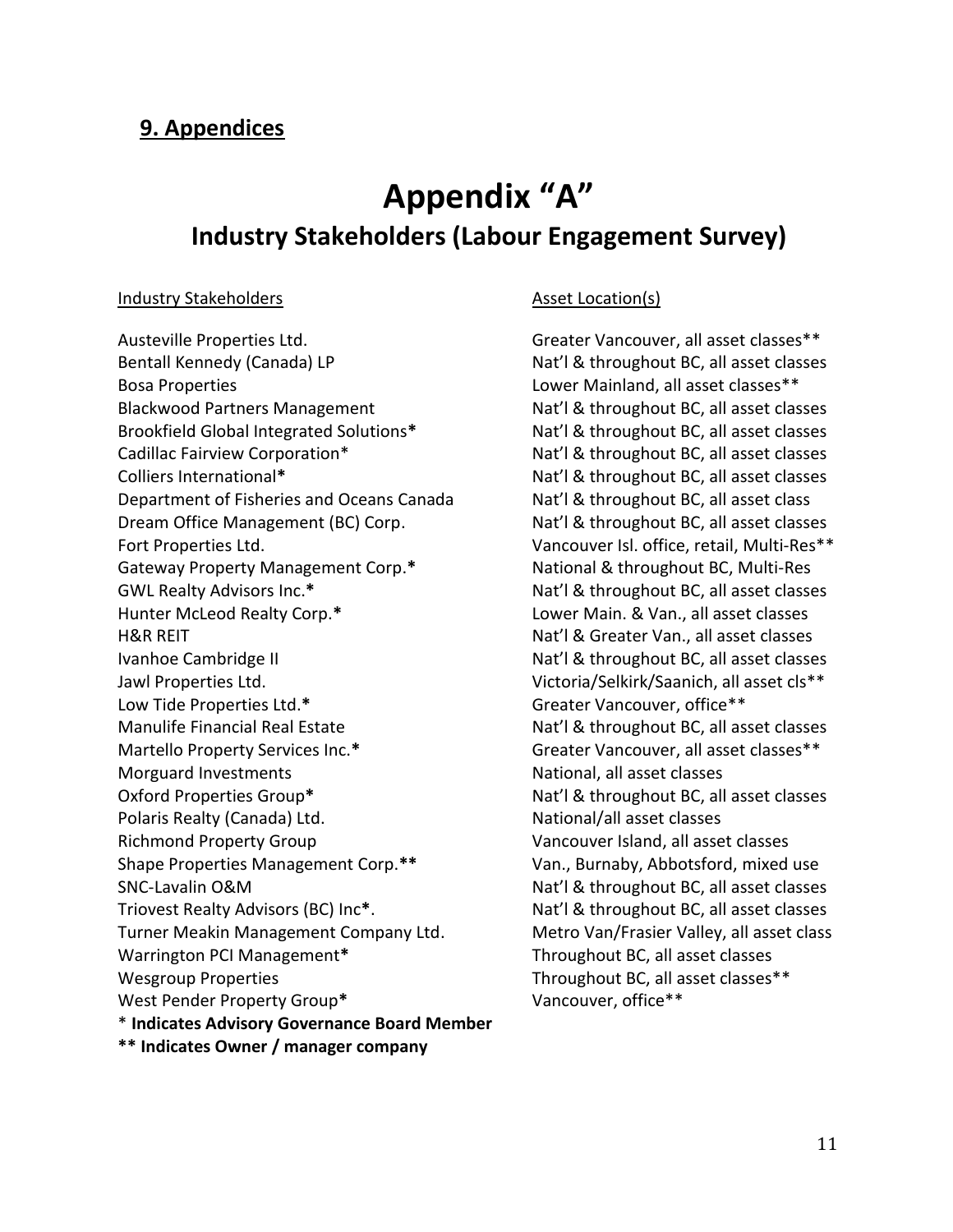# **Appendix "B" Advisory Governance Board Members**

| <b>Name</b>             | Title                               | Company                |
|-------------------------|-------------------------------------|------------------------|
| <b>Colin Murray</b>     | President                           | West Pender F          |
| Lesley Heieis           | <b>VP Property Management</b>       | Colliers Interna       |
| <b>Richard Anderson</b> | Principal/Owner                     | <b>Hunter McLeo</b>    |
| <b>Oskar Kwieton</b>    | <b>Director Property Management</b> | <b>Shape Propert</b>   |
| Greg Last               | <b>VP Property Management</b>       | <b>Triovest Realty</b> |
| <b>Wayne Smithies</b>   | President                           | Martello Prope         |
| Michael Bishop          | Director Asset Management           | Low Tide Prop          |
| Ken Chu                 | <b>VP Property Management</b>       | <b>Warrington PC</b>   |
| Derek Page              | Director Real Estate Management     | <b>Oxford Proper</b>   |
| Sheila Luft             | <b>GM Office, Pacific Centre</b>    | Cadillac Fairvie       |
| <b>Branko Cvoric</b>    | <b>Director Property Management</b> | Gateway Prop           |
| Neil Eckman             | Sr. Director Property Management    | <b>GWL Realty Ad</b>   |
| Jon Wellman             | <b>VP Operations BC Region</b>      | <b>Bentall Kenner</b>  |

est Pender Properties Iliers International Inter McLeod Realty Corp. ape Properties Mgmt. Corp. iovest Realty Advisors artello Property Services w Tide Properties arrington PCI Management ford Properties Group dillac Fairview Corporation Iteway Property Mgmt. NL Realty Advisors Inc. Intall Kennedy (Canada) LP

**Note: If approved for Phase 2, Labour Market Information, our plan is to contact and engage subject matter experts from educational and industry sectors such as: BCIT, University of British Columbia, IREM, REIBC and BOMI Canada to be part of an advisory group.**